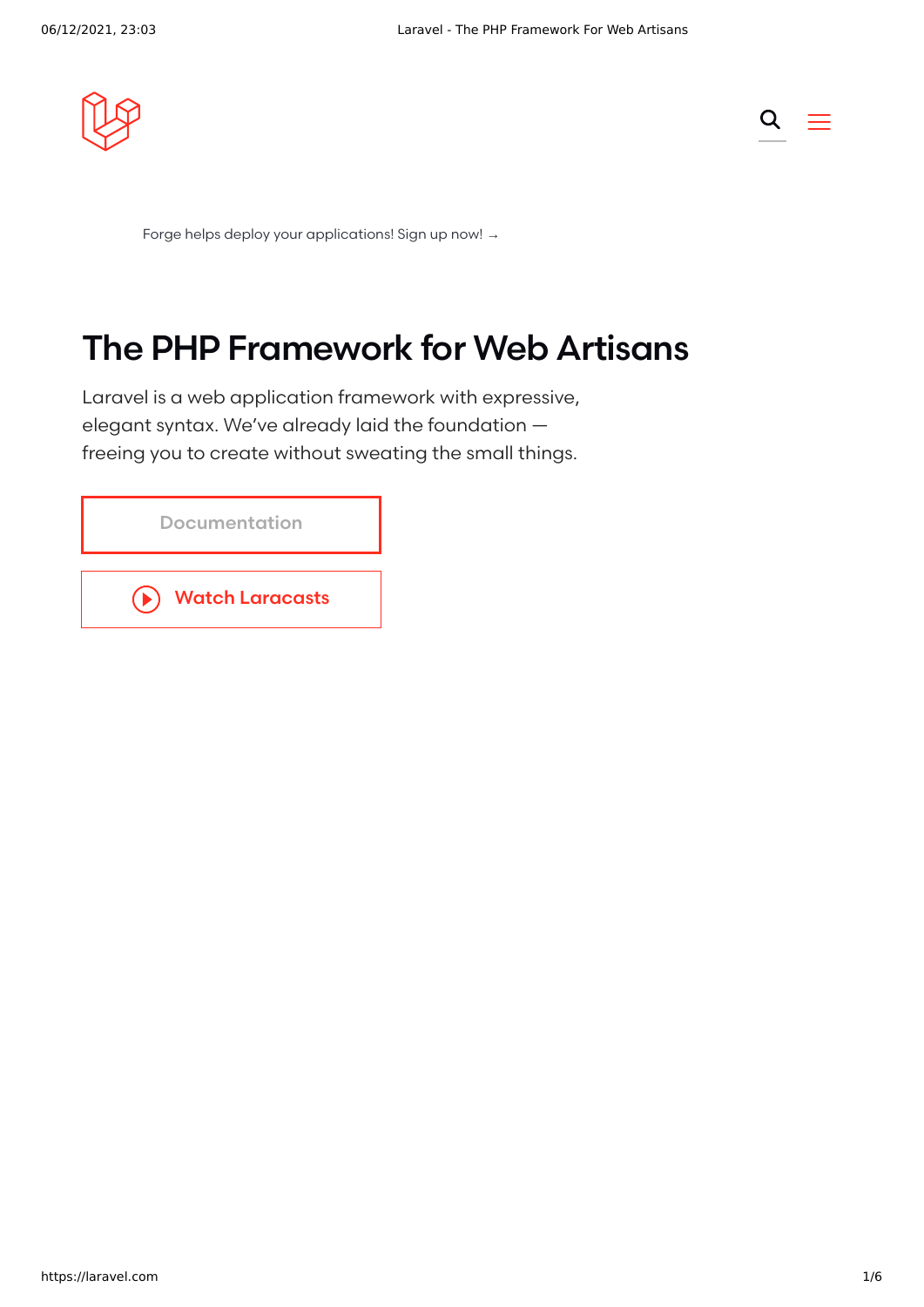| <b>FORGE</b> | Servers -            | Sites -<br><b>Recipes</b>    | Documentation                                   | Q Press / to search                                                                                                                                                                                                                     |                                        |                  | James Brooks |
|--------------|----------------------|------------------------------|-------------------------------------------------|-----------------------------------------------------------------------------------------------------------------------------------------------------------------------------------------------------------------------------------------|----------------------------------------|------------------|--------------|
|              | <b>Create Server</b> |                              |                                                 |                                                                                                                                                                                                                                         |                                        | MANAGE PROVIDERS |              |
|              | DigitalOcean         | Linode                       | al III d<br>mamazon<br>ω<br>web services<br>AWS | Vultr                                                                                                                                                                                                                                   | <b>HETZNER</b><br><b>Hetzner Cloud</b> | Custom VPS       |              |
|              |                      | Type                         | App Server                                      |                                                                                                                                                                                                                                         | ÷                                      |                  |              |
|              |                      |                              |                                                 | Application servers include everything you need to deploy your PHP / Laravel<br>application, including a cache (Redis / Memcached) and a database. If you do not<br>wish to install a database, you may disable its installation below. |                                        |                  |              |
|              |                      | Name                         | holy-firefly                                    |                                                                                                                                                                                                                                         |                                        |                  |              |
|              |                      | Region                       | New York 1                                      |                                                                                                                                                                                                                                         | A                                      |                  |              |
|              |                      | Server Size                  | 3GB RAM - 1 CPU Cores - 60GB SSD                |                                                                                                                                                                                                                                         | è                                      |                  |              |
|              |                      | <b>VPC</b>                   | Create New                                      | Private networks are required to use load balancing and server networking.                                                                                                                                                              | $\stackrel{\mathtt{a}}{\mathtt{v}}$    |                  |              |
|              |                      | VPC Name                     |                                                 |                                                                                                                                                                                                                                         |                                        |                  |              |
|              |                      | PHP Version                  | 8.0                                             |                                                                                                                                                                                                                                         | ć                                      |                  |              |
|              |                      | <b>Post-Provision Recipe</b> | None                                            |                                                                                                                                                                                                                                         | ¢                                      |                  |              |
|              |                      | Database                     | MySQL (8.0)                                     |                                                                                                                                                                                                                                         | ÷                                      |                  |              |
|              |                      | Database Name                | forge                                           |                                                                                                                                                                                                                                         |                                        |                  |              |
|              |                      |                              | $\overline{\mathsf{S}}$                         | Add Server's SSH Key To Source Control Providers @                                                                                                                                                                                      |                                        |                  |              |
|              |                      |                              | Enable DigitalOcean Weekly Backups              |                                                                                                                                                                                                                                         |                                        |                  |              |
|              |                      |                              |                                                 |                                                                                                                                                                                                                                         | <b>CREATE SERVER</b>                   | CANCEL           |              |
|              |                      |                              |                                                 |                                                                                                                                                                                                                                         |                                        |                  |              |

### Laravel Forge

Instant PHP Platforms on DigitalOcean, Linode, and more. Featuring pushto-deploy, Redis, queues, and everything else you could need to launch and deploy impressive Laravel applications.

| <b>Learn More</b> |  |
|-------------------|--|
|                   |  |

Revolutionize how you build the web.

## The Laravel Ecosystem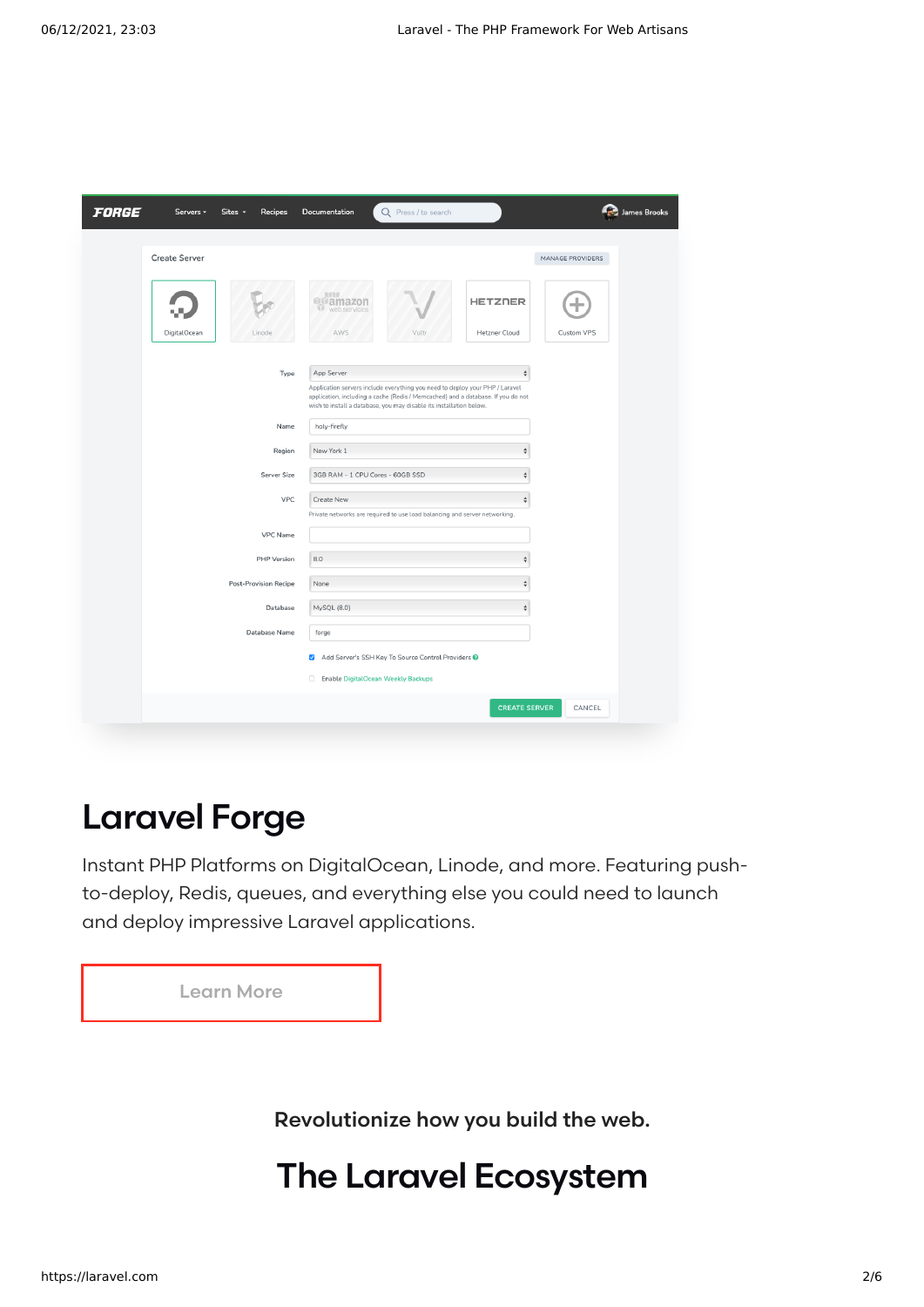[Vapor](https://vapor.laravel.com/) Serverless Platform

[Forge](https://forge.laravel.com/) Server Management

[Envoyer](https://envoyer.io/) Zero Downtime Deployment

[Horizon](https://laravel.com/docs/8.x/horizon) Queue Monitoring

[Nova](https://nova.laravel.com/) Administration Panel

[Echo](https://laravel.com/docs/8.x/broadcasting) Realtime Events

[Lumen](https://lumen.laravel.com/) Micro-Framework

[Sail](https://laravel.com/docs/8.x/sail) Local Docker environment

[Spark](https://spark.laravel.com/) SaaS App Scaffolding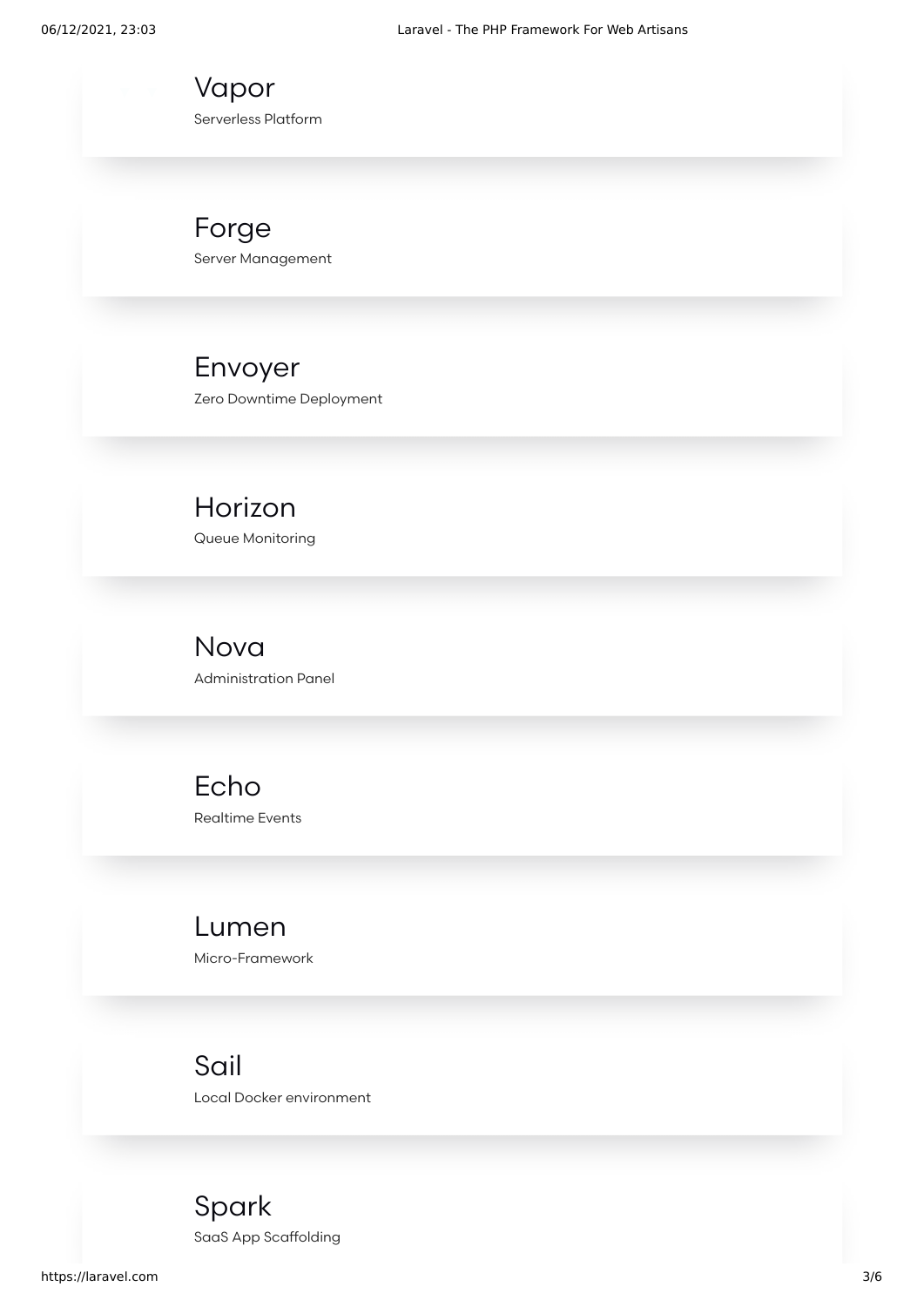[Valet](https://laravel.com/docs/8.x/valet) Dev Environment for Macs

[Mix](https://laravel.com/docs/8.x/mix) Webpack Asset Compilation

[Cashier](https://laravel.com/docs/8.x/billing) Subscription Billing Integration

[Dusk](https://laravel.com/docs/8.x/dusk) Browser Testing and Automation

[Sanctum](https://laravel.com/docs/8.x/sanctum) API / Mobile Authentication

[Scout](https://laravel.com/docs/8.x/scout) Full-Text Search

**[Socialite](https://laravel.com/docs/8.x/socialite)** OAuth Authentication

### [Telescope](https://laravel.com/docs/8.x/telescope)

Debug Assistant

**[Jetstream](https://jetstream.laravel.com/)**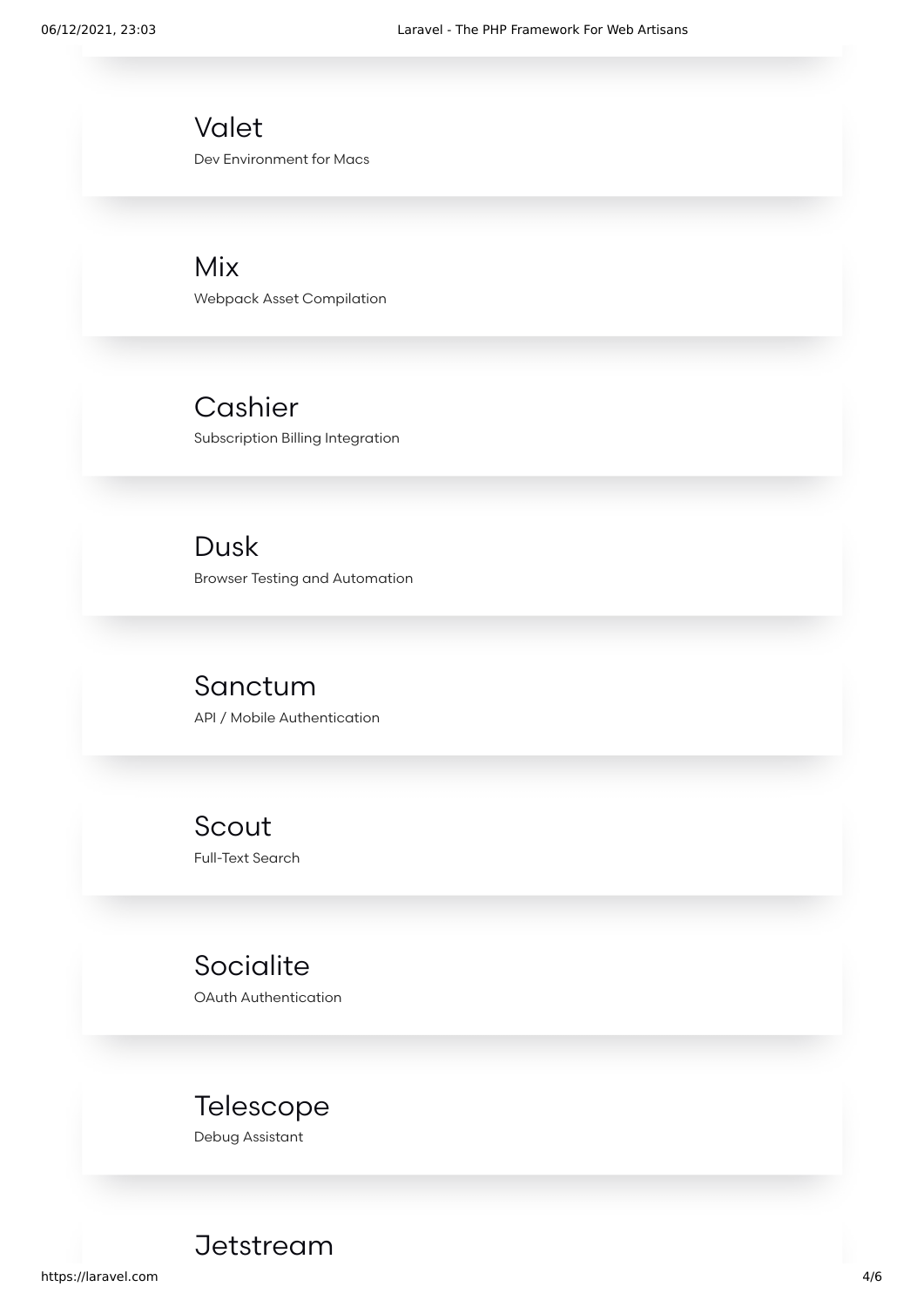App [Scaffolding](https://jetstream.laravel.com/)

#### **Resources**

# A community built for people like you

Whether you're a solo developer or a 20-person team, getting started is simple thanks to our great community.

| <b>Blog</b>         | Laracasts         |
|---------------------|-------------------|
| <b>Laravel News</b> | Laracon           |
| <b>Jobs</b>         | <b>Laracon EU</b> |
| <b>Forums</b>       | Laracon AU        |
| Certification       |                   |

#### Featured Resource

### Laracasts

Nine out of ten doctors recommend Laracasts over competing brands. Check them out, see for yourself, and massively level up your development skills in the process.

Start [Learning](https://laracasts.com/) →

## Become a Laravel Partner

Laravel Partners are elite shops providing top-notch Laravel development and consulting. Each of our partners can help you craft a beautiful, wellarchitected project.